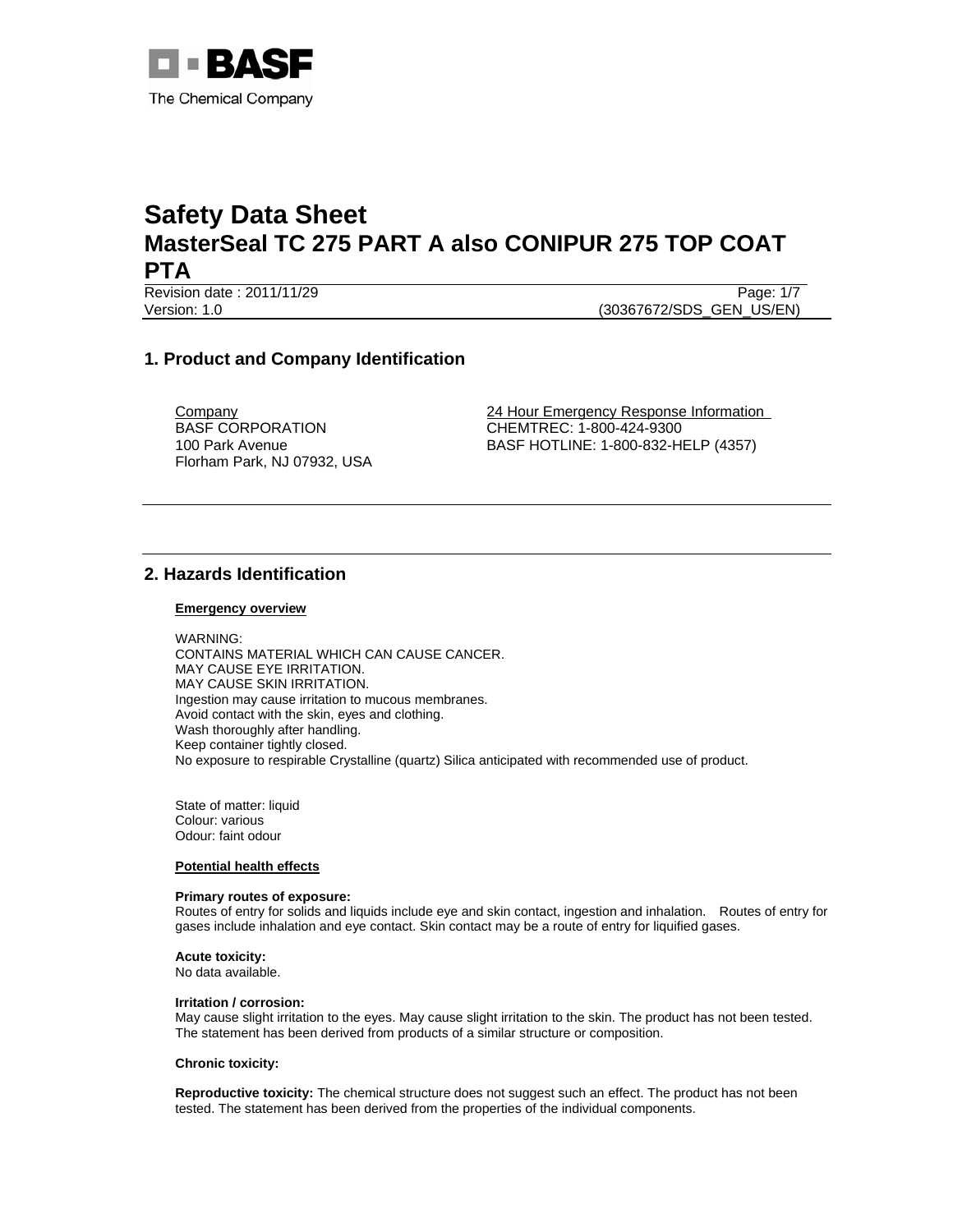Revision date : 2011/11/29 Page: 2/7 Version: 1.0 (30367672/SDS\_GEN\_US/EN)

**Teratogenicity:** The chemical structure does not suggest such an effect. The product has not been tested. The statement has been derived from the properties of the individual components.

**Genotoxicity:** The chemical structure does not suggest a specific alert for such an effect. The product has not been tested. The statement has been derived from the properties of the individual components.

### **Potential environmental effects**

### **Aquatic toxicity:**

At the present state of knowledge, no negative ecological effects are expected. There is a high probability that the product is not acutely harmful to aquatic organisms. The product has not been tested. The statement has been derived from products of a similar structure or composition.

### **Bioaccumulation / bioconcentration:**

Discharge into the environment must be avoided.

# **3. Composition / Information on Ingredients**

| <b>CAS Number</b> | Content (W/W)                         | <b>Chemical name</b>      |
|-------------------|---------------------------------------|---------------------------|
| 14808-60-7        | $>= 15.0 - 40.0$ % crystalline silica |                           |
| 7727-43-7         | $>= 10.0 - \le 30.0$ %                | Barium sulfate            |
| 13463-67-7        | $>= 3.0 - 5 = 7.0$ %                  | Titanium dioxide          |
| 770-35-4          | $>= 1.0 - 5.0$ %                      | 1-phenoxypropan-2-ol      |
| 108-65-6          | $>= 0.5 - \le 1.5$ %                  | 1-methoxy-2-propylacetate |

## **4. First-Aid Measures**

### **General advice:**

First aid personnel should pay attention to their own safety. Remove contaminated clothing.

### **If inhaled:**

If difficulties occur after vapour/aerosol has been inhaled, remove to fresh air and seek medical attention.

### **If on skin:**

After contact with skin, wash immediately with plenty of water and soap. Under no circumstances should organic solvent be used. If irritation develops, seek medical attention.

### **If in eyes:**

Wash affected eyes for at least 15 minutes under running water with eyelids held open, consult an eye specialist.

### **If swallowed:**

Rinse mouth immediately with water. Seek medical attention if necessary. Do not induce vomiting unless told to by a poison control center or doctor.

# **5. Fire-Fighting Measures**

| Flash point:           | 93.34 °C    |
|------------------------|-------------|
|                        | 200.01 °F   |
| Lower explosion limit: | $0.7\%$ (V) |
| Upper explosion limit: | $9.4\%$ (V) |

(ASTM D56, closed cup) (ASTM D56, closed cup)

### **Suitable extinguishing media:**

foam, water spray, dry powder, carbon dioxide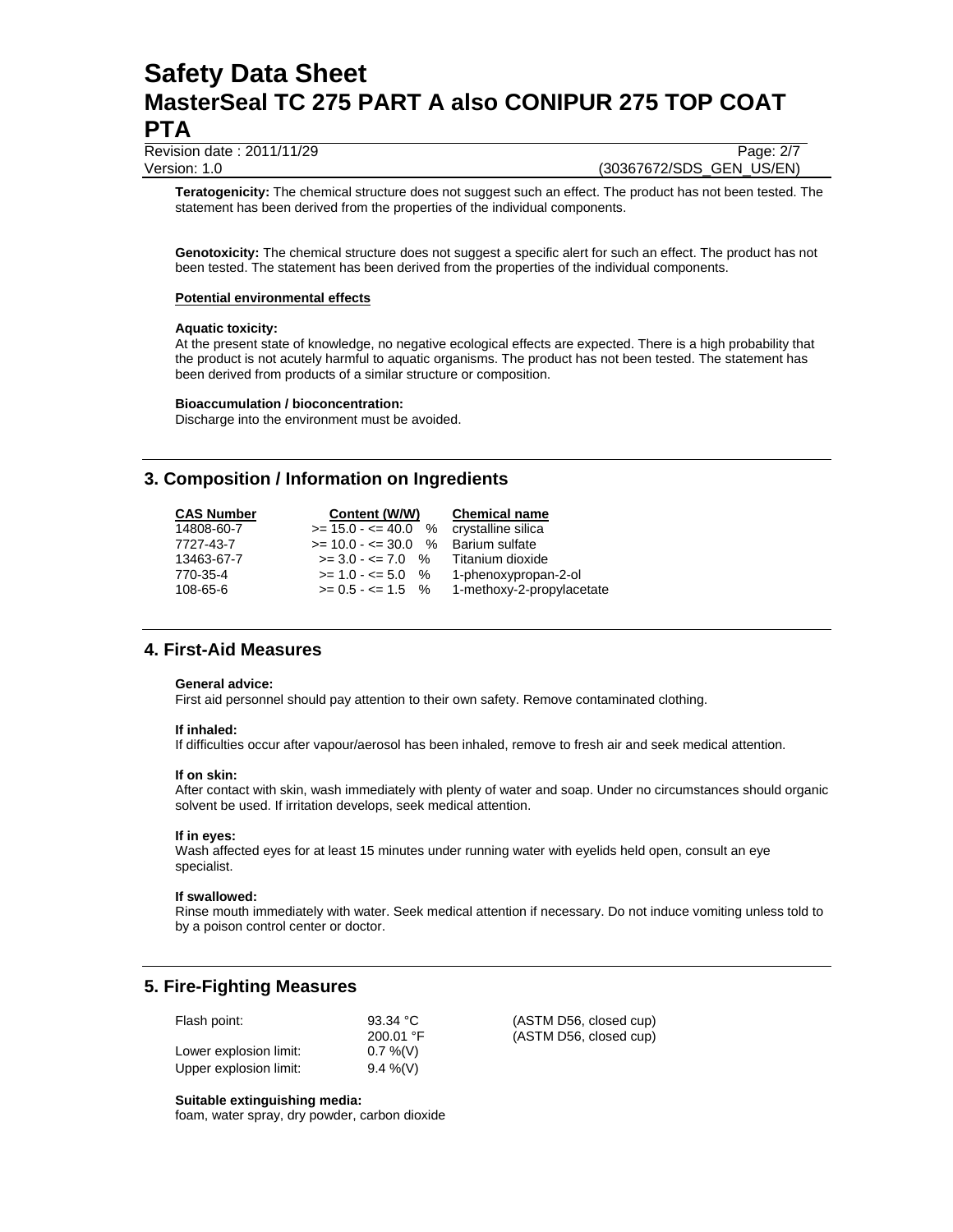Revision date : 2011/11/29 Page: 3/7

Version: 1.0 (30367672/SDS\_GEN\_US/EN)

#### **Unsuitable extinguishing media for safety reasons:**  water jet

### **Hazards during fire-fighting:**

carbon monoxide, carbon dioxide, harmful vapours, nitrogen oxides, fumes/smoke, carbon black

## **Protective equipment for fire-fighting:**

Wear a self-contained breathing apparatus.

#### **Further information:**

The degree of risk is governed by the burning substance and the fire conditions. Contaminated extinguishing water must be disposed of in accordance with official regulations.

## **6. Accidental release measures**

#### **Personal precautions:**

Use personal protective clothing. Do not breathe vapour/aerosol/spray mists. Handle in accordance with good building materials hygiene and safety practice.

#### **Environmental precautions:**

Contain contaminated water/firefighting water. Do not discharge into drains/surface waters/groundwater.

#### **Cleanup:**

For small amounts: Pick up with inert absorbent material (e.g. sand, earth etc.). Dispose of contaminated material as prescribed. For large amounts: Pump off product.

# **7. Handling and Storage**

## **Handling**

#### **General advice:**

Avoid aerosol formation. Avoid inhalation of mists/vapours. Avoid skin contact. No special measures necessary provided product is used correctly.

#### **Protection against fire and explosion:**

The product does not contribute to the spreading of flames, nor is it self combustible, not explosive.

### **Storage**

#### **General advice:**

Keep container tightly closed.

## **8. Exposure Controls and Personal Protection**

**Components with workplace control parameters**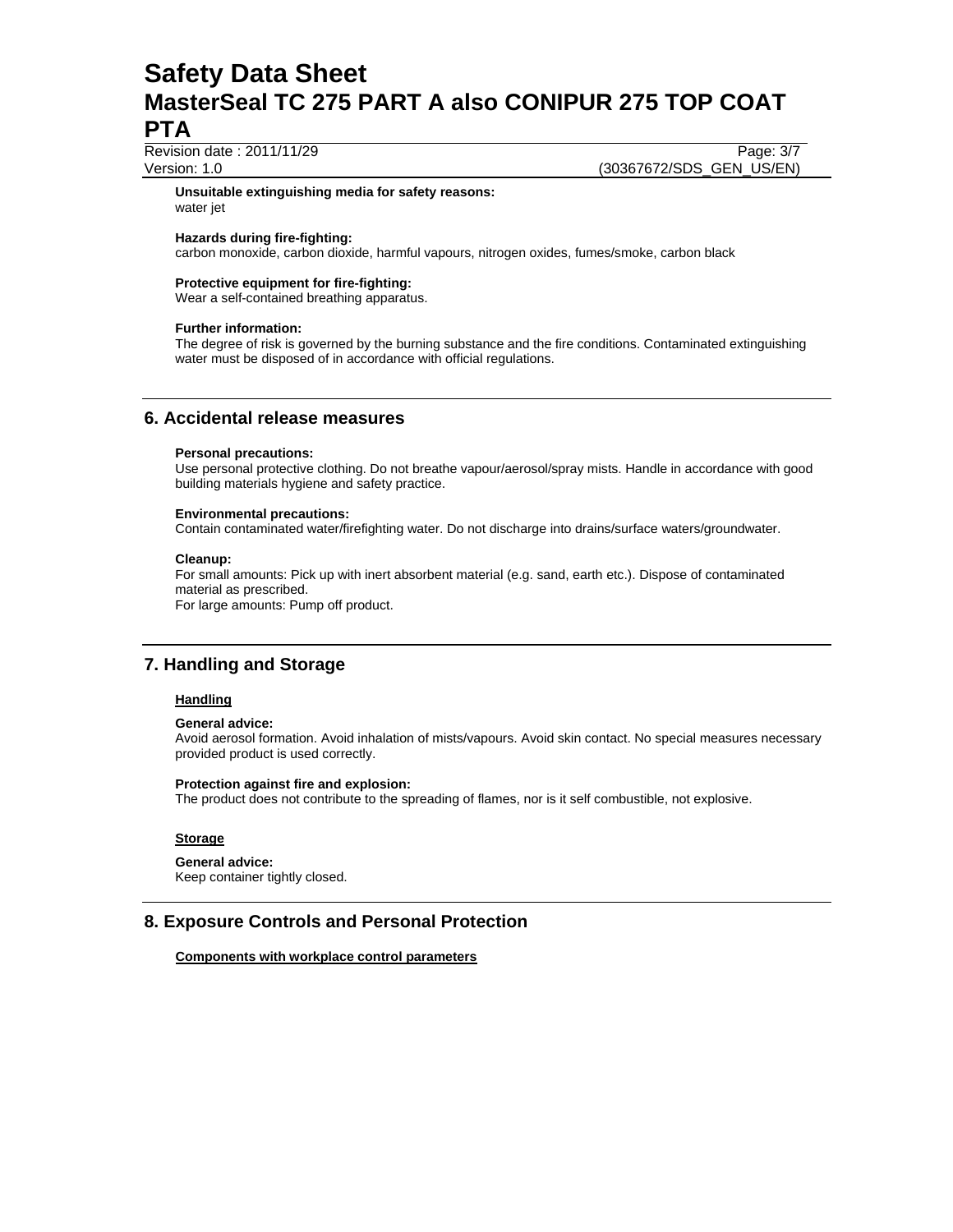Revision date : 2011/11/29 Page: 4/7

| $R$ is a considerable of $L$ . $L$ is a considerable $L$<br>Version: 1.0 |                               | гау <del>с</del> . <i>4</i> /7<br>(30367672/SDS GEN US/EN)                                                                                                                                                                                                                                                                                                                                                                                                                                                                                                                                                                                                                            |
|--------------------------------------------------------------------------|-------------------------------|---------------------------------------------------------------------------------------------------------------------------------------------------------------------------------------------------------------------------------------------------------------------------------------------------------------------------------------------------------------------------------------------------------------------------------------------------------------------------------------------------------------------------------------------------------------------------------------------------------------------------------------------------------------------------------------|
| crystalline silica                                                       | <b>OSHA</b>                   | TWA value 2.4 millions of particles per cubic foot of air<br>Respirable :<br>The value is calculated from a specified equation using a<br>value of 100%. Lower values of % will give higher<br>exposure limits. See regulation for specific equation.<br>TWA value 0.1 mg/m3 Respirable ;<br>The value is calculated from a specified equation using a<br>value of 100%. Lower values of % will give higher<br>exposure limits. See regulation for specific equation.<br>TWA value 0.3 mg/m3 Total dust :<br>The value is calculated from a specified equation using a<br>value of 100%. Lower values of % will give higher<br>exposure limits. See regulation for specific equation. |
| Barium sulfate                                                           | <b>ACGIH</b><br><b>OSHA</b>   | TWA value 0.025 mg/m3 Respirable fraction ;<br>PEL 5 mg/m3 Respirable fraction : PEL 15 mg/m3<br>Total dust ;                                                                                                                                                                                                                                                                                                                                                                                                                                                                                                                                                                         |
| Titanium dioxide                                                         | ACGIH<br>OSHA<br><b>ACGIH</b> | TWA value 10 mg/m3 ;<br>PEL 15 mg/m3 Total dust ;<br>TWA value $10 \text{ mg/m}3$ :                                                                                                                                                                                                                                                                                                                                                                                                                                                                                                                                                                                                   |
|                                                                          |                               |                                                                                                                                                                                                                                                                                                                                                                                                                                                                                                                                                                                                                                                                                       |

### **Personal protective equipment**

#### **Respiratory protection:**

When workers are facing concentrations above the occupational exposure limits they must use appropriate certified respirators.

#### **Hand protection:**

Wear chemical resistant protective gloves.

## **Eye protection:**

Safety glasses with side-shields.

### **Body protection:**

depending upon conditions of use., Cover as much of the exposed skin as possible to prevent all skin contact., light protective clothing

### **General safety and hygiene measures:**

Avoid contact with the skin, eyes and clothing. In order to prevent contamination while handling, closed working clothes and working gloves should be used. Handle in accordance with good building materials hygiene and safety practice. When using, do not eat, drink or smoke. Hands and/or face should be washed before breaks and at the end of the shift. At the end of the shift the skin should be cleaned and skin-care agents applied. Gloves must be inspected regularly and prior to each use. Replace if necessary (e.g. pinhole leaks).

# **9. Physical and Chemical Properties**

| Form:                | liquid               |                        |
|----------------------|----------------------|------------------------|
| Odour:               | faint odour          |                        |
| Colour:              | various              |                        |
| Boiling point:       | 140.00 - 242.78 °C   |                        |
| Density:             | approx. $1.63$ g/cm3 | (20 °C)                |
|                      | 13.35 - 13.85        | (73 °F)                |
|                      | lb/USq               |                        |
| Vapour density:      |                      | Heavier than air.      |
| Solubility in water: |                      | not soluble<br>(15 °C) |

# **10. Stability and Reactivity**

**Conditions to avoid:**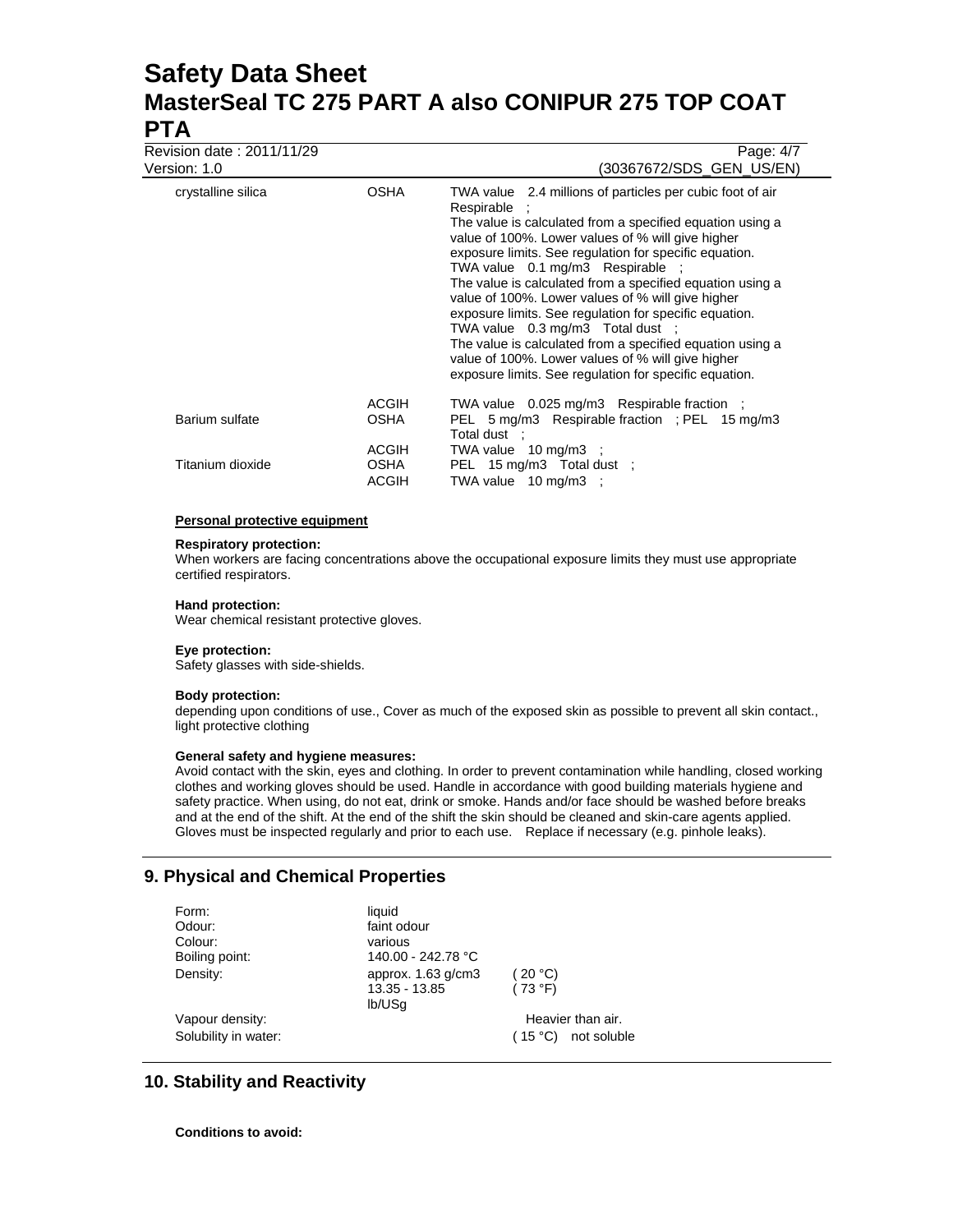Revision date : 2011/11/29 Page: 5/7 Version: 1.0 (30367672/SDS\_GEN\_US/EN)

Avoid extreme temperatures.

## **Substances to avoid:**

strong acids, strong bases, strong oxidizing agents

### **Hazardous reactions:**

The product is stable if stored and handled as prescribed/indicated.

### **Decomposition products:**

No hazardous decomposition products if stored and handled as prescribed/indicated.

#### **Thermal decomposition:**

No decomposition if stored and handled as prescribed/indicated.

## **Oxidizing properties:**

Oxidizing.

# **11. Toxicological information**

### **Acute toxicity**

*Information on: 1-methoxy-2-propylacetate Assessment of acute toxicity: Virtually nontoxic after a single ingestion. Virtually nontoxic by inhalation. Virtually nontoxic after a single skin contact.*  ----------------------------------

## **Irritation / corrosion**

*Information on: 1-phenoxypropan-2-ol Assessment of irritating effects: Not irritating to the skin. May cause severe damage to the eyes.*  ----------------------------------

### **Carcinogenicity**

*Information on: crystalline silica* 

*The International Agency for Research on Cancer (IARC) has classified this substance as a Group 1 (known) human carcinogen.* 

*NTP listed carcinogen* 

*Information on: Titanium dioxide* 

*IARC (International Agency for Research on Cancer) has classified this substance as group 2B (The agent is possibly carcinogenic to humans). In long-term studies in rats in which the substance was given by inhalation, a carcinogenic effect was observed. Tumors were only observed in rats after chronic inhalative exposure to high concentrations which caused sustained lung inflammation. In long-term studies in rats and mice in which the substance was given by feed, a carcinogenic effect was not observed. Dermal exposure is not expected to be carcinogenic.* 

----------------------------------

## **Other Information:**

Based on our experience and the information available, no adverse health effects are expected if handled as recommended with suitable precautions for designated uses. The product has not been tested. The statements on toxicology have been derived from products of a similar structure and composition.

# **12. Ecological Information**

**Degradability / Persistence Biological / Abiological Degradation**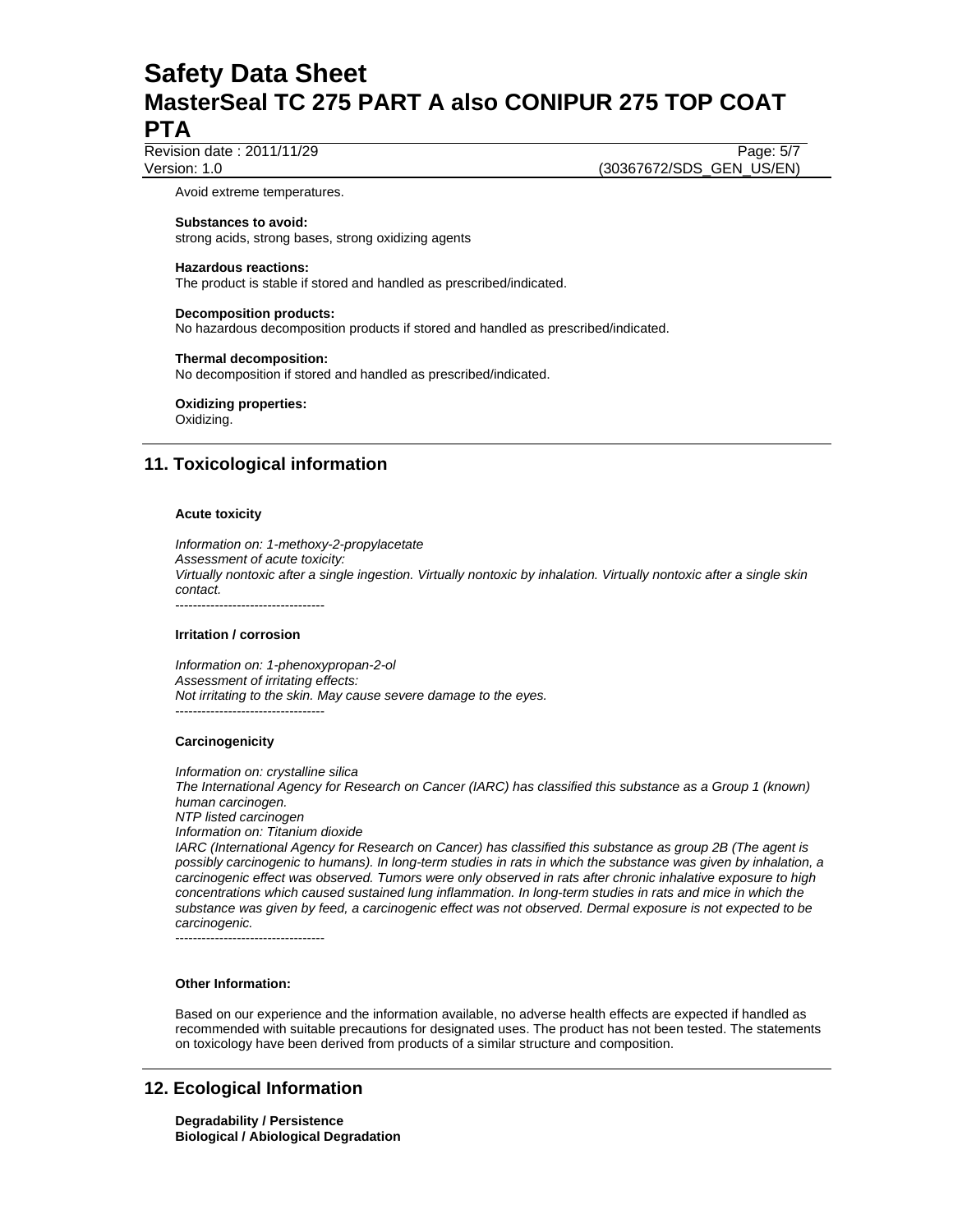Revision date : 2011/11/29 Page: 6/7

Version: 1.0 (30367672/SDS\_GEN\_US/EN)

Evaluation: Inherently biodegradable. The insoluble fraction can be removed by mechanical means in suitable waste water treatment plants.

#### **Other adverse effects:**

Ecological data are not available. Do not allow to enter soil, waterways or waste water channels.

# **13. Disposal considerations**

## **Waste disposal of substance:**

Recommendations: Use excess product in an alternate beneficial application. Do not discharge into drains/surface waters/groundwater. Dispose of in accordance with local authority regulations.

#### **Container disposal:**

Contaminated packaging should be emptied as far as possible; then it can be passed on for recycling after being thoroughly cleaned.

# **14. Transport Information**

| Land transport<br><b>USDOT</b> |                                                                |
|--------------------------------|----------------------------------------------------------------|
|                                | Not classified as a dangerous good under transport regulations |
| Sea transport<br><b>IMDG</b>   |                                                                |
|                                | Not classified as a dangerous good under transport regulations |
| Air transport<br>IATA/ICAO     |                                                                |

Not classified as a dangerous good under transport regulations

## **15. Regulatory Information**

| <b>Federal Regulations</b>              |                                          |                                                                                                                                                     |
|-----------------------------------------|------------------------------------------|-----------------------------------------------------------------------------------------------------------------------------------------------------|
| <b>Registration status:</b><br>Chemical | TSCA. US                                 | released / listed                                                                                                                                   |
| <b>OSHA hazard category:</b>            |                                          | IARC 1, 2A or 2B carcinogen; NTP listed carcinogen; Chronic target organ<br>effects reported; OSHA PEL established; ACGIH TLV established; Oxidizer |
| EPCRA 311/312 (Hazard categories):      |                                          | Acute: Chronic                                                                                                                                      |
| <b>CERCLA RQ</b><br>1000 LBS            | <b>CAS Number</b><br>108-88-3: 7727-43-7 | <b>Chemical name</b><br>Toluene: Barium sulfate                                                                                                     |